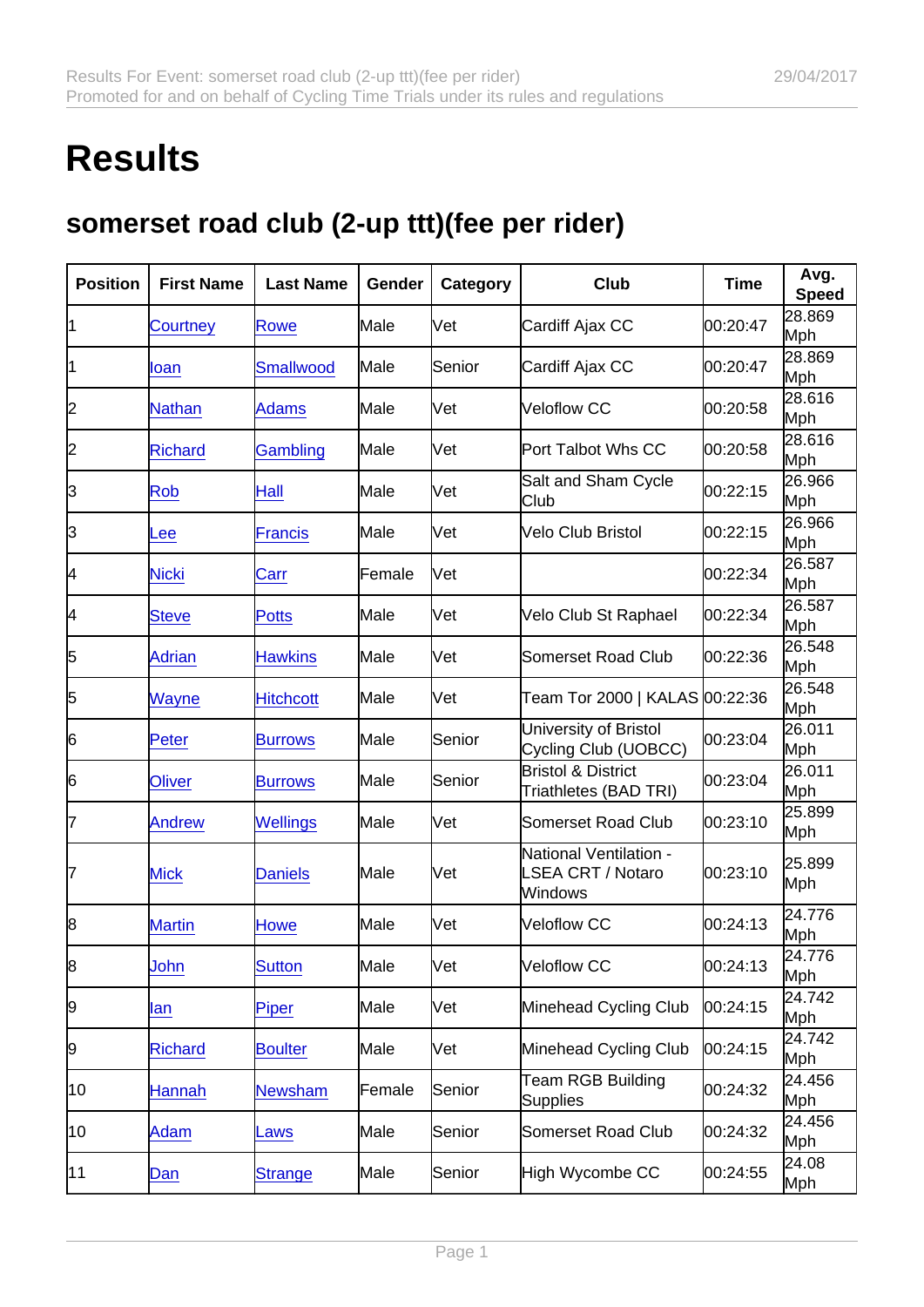| Position   | <b>First Name</b>  | Last Name           | Gender        | Category | Club                                     | Time     | Avg.<br>Speed |
|------------|--------------------|---------------------|---------------|----------|------------------------------------------|----------|---------------|
| 11         | Craig              | <b>Nilsson</b>      | Male          | Senior   | <b>Rye &amp; District Wheelers</b><br>CС | 00:24:55 | 24.08<br>Mph  |
| 12         | <b>Mark</b>        | <b>Searle</b>       | Male          | Vet      | Salt and Sham Cycle<br>Club              | 00:25:52 | 23.195<br>Mph |
| 12         | <b>Finn</b>        | <b>Searle</b>       | Male          | Espoir   | Salt and Sham Cycle<br>Club              | 00:25:52 | 23.195<br>Mph |
| 13         | Paul               | <b>Butcher</b>      | lMale         | Vet      | Minehead Cycling Club                    | 00:26:17 | 22.828<br>Mph |
| 13         | <b>Stephen</b>     | Crossman            | Male          | Vet      | Minehead Cycling Club                    | 00:26:17 | 22.828<br>Mph |
| 14         | Jason              | Willicombe          | Male          | Vet      | Minehead Cycling Club                    | 00:26:26 | 22.698<br>Mph |
| 14         | <b>Rosalind</b>    | Willicombe          | Female        | Vet      | Minehead Cycling Club                    | 00:26:26 | 22.698<br>Mph |
| 15         | <b>Vikki</b>       | <b>Marsden</b>      | Female        | Vet      | Somerset Road Club                       | 00:26:56 | 22.277<br>Mph |
| 15         | Lisa               | Chapman             | Female        | Vet      | Somerset Road Club                       | 00:26:56 | 22.277<br>Mph |
| 16         | <b>Rosie</b>       | <b>Nunnerley</b>    | <b>Female</b> | Senior   | Salt and Sham Cycle<br>Club              | 00:27:47 | 21.595<br>Mph |
| 16         | <b>Annamarie</b>   | <b>Miles</b>        | Female        | Vet      | Salt and Sham Cycle<br>Club              | 00:27:47 | 21.595<br>Mph |
| 17         | <b>Tony</b>        | <b>Stroud-Lewis</b> | Male          | Vet      | Somerset Road Club                       | 00:27:52 | 21.531<br>Mph |
| 17         | <b>Ricky</b>       | <b>Rendell</b>      | Male          | Vet      | Somerset Road Club                       | 00:27:52 | 21.531<br>Mph |
| 18         | <b>Jochen</b>      | _angbein            | Male          | Vet      | Minehead Cycling Club                    | 00:28:08 | 21.326<br>Mph |
| 18         | <b>Kevin</b>       | Green               | Male          | Vet      | Minehead Cycling Club                    | 00:28:08 | 21.326<br>Mph |
| <b>DNF</b> | Dean               | <b>Robson</b>       | Male          | Senior   | Northover VT / Rudy<br>Project / SCS     |          |               |
| <b>DNF</b> | Paul               | <b>Watkins</b>      | Male          | Vet      | Somerset Road Club                       |          |               |
| <b>DNF</b> | <b>Simon</b>       | <b>Coles</b>        | Male          | Vet      | Northover VT / Rudy<br>Project / SCS     |          |               |
| <b>DNS</b> | <b>Heidi</b>       | <b>Viles</b>        | Female        | Vet      | Somerset Road Club                       |          |               |
| <b>DNS</b> | An                 | Other               | Male          |          |                                          |          |               |
| <b>DNS</b> | Phil               | <b>Evans</b>        | Male          | Vet      | Veloflow CC                              |          |               |
| <b>DNS</b> | Paul               | <b>Doody</b>        | Male          | Vet      | <b>Veloflow CC</b>                       |          |               |
| <b>DNS</b> | Jim                | Curry               | Male          | Vet      |                                          |          |               |
| <b>DNS</b> | <b>Sarah</b>       | Gunn                | Female        | Vet      | Performance Cycles CC                    |          |               |
| <b>DNS</b> | Julian             | <b>Attfield</b>     | Male          | Vet      | Veloflow CC                              |          |               |
| <b>DNS</b> | <b>Tim</b>         | <b>Rich</b>         | Male          | Vet      | Veloflow CC                              |          |               |
| <b>DNS</b> | <b>Mark</b>        | <b>Brock</b>        | Male          | Vet      | Team Tor 2000   KALAS                    |          |               |
| <b>DNS</b> | Jon                | Hall                | Male          | Vet      | Team Tor 2000   KALAS                    |          |               |
| <b>DNS</b> | Jeff               | Lawrence            | Male          | Vet      | Salt and Sham Cycle<br>Club              |          |               |
| <b>DNS</b> | <b>Christopher</b> | Philpott            | Male          | Senior   | Salt and Sham Cycle<br>Club              |          |               |